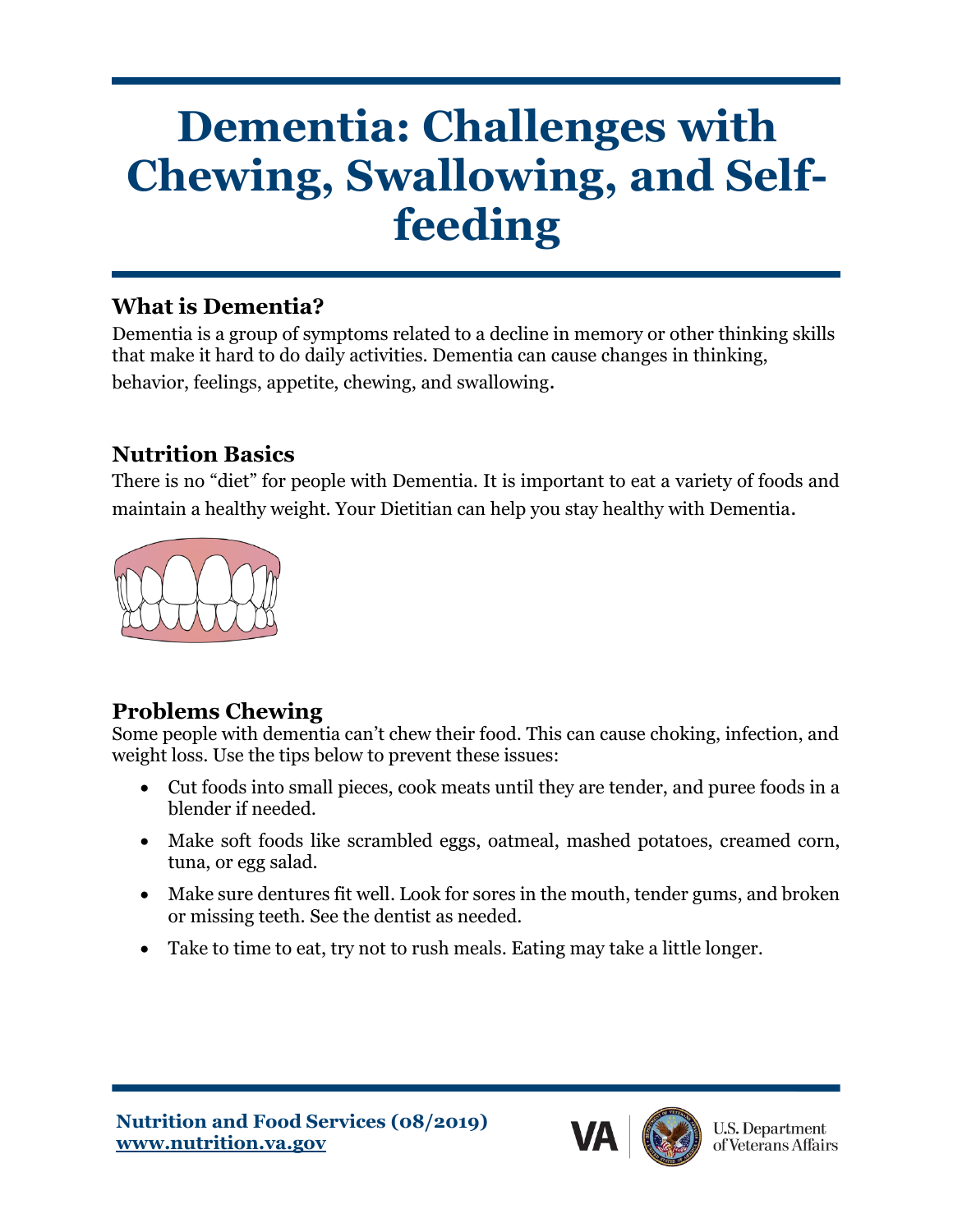### **Problems Swallowing**

Dementia can change behavior. If your loved one gets angry and refuses to take bites, chew, or swallow food don't think they are trying to challenge you on purpose. They may not remember how or when to chew or swallow. To help with swallowing problems try these tips:

- Mix foods with sauces or gravies.
- Try putting pills in pudding, applesauce, or cottage cheese. Some medicines can be crushed and mixed with juices.

#### **Always check with your pharmacist before crushing medicine! Crushing some medicines makes them not work.**

- Eat sitting up straight with the head slightly forward.
- Check your loved one's mouth at the end of the meal to make sure no food has been "pocketed" (stuck) in the cheeks.
- Peanut butter can be good for protein, but it and other sticky foods can be tough to swallow. Mixing peanut butter with milk, pudding, yogurt, or applesauce can help.
- Sometimes swallowing foods is fine but thin liquids like water, juice, or tea cause choking. Your Dietitian may recommend adding a thickener to thin liquids to prevent choking.
- Learn how to perform the Heimlich maneuver in case of emergency.

## **Feeding Challenges**

With Dementia people can have difficulties feeding themselves or drinking out of a cup.

- Cutting up foods before giving your loved one a plate can make it easier for them to eat it.
- There are "adaptive utensils" that could help. These include forks and spoons with large handles, cups with lids and spouts or straws to make drinking easier.





**U.S. Department** of Veterans Affairs